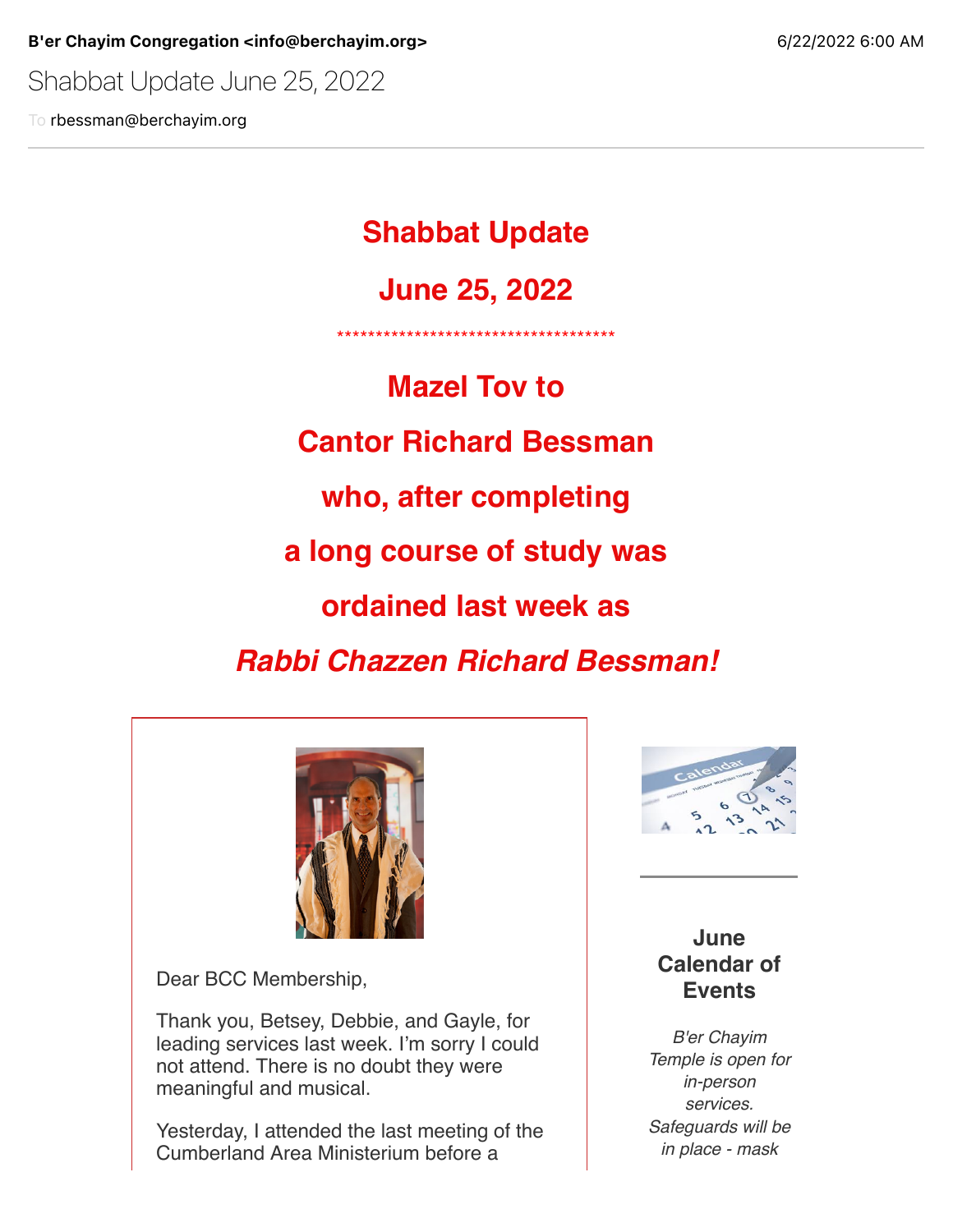summer break. I often learn unexpected things about the area and other religions, such as hearing how my colleagues are experiencing a very busy summer. They are on a different schedule. When asked when things slow down, their reply was September and October. For Jews, it's the reverse (as we know). For us, summer provides a short respite before the worry and stress of the High Holy Days set in. It is not too early to begin preparing a Torah, Haftarah, or Hebrew reading. I look forward to sharing the bima with all enthusiastic participants. Please get in touch with Debbie or me if you are interested.

We are reading from Parashat Shelach Lecha this week—another parashah with something for everyone. Exciting narrative, dialogue, insubordination with mortal consequences, Deologue (Shakespeare is not the only one who can make up words), numerology, law, examples of some very good behavior and some not-very-good behavior, plus tzitzit! Tune in Friday for the common thread.

Remember: Adult Hebrew and Adult Education continue in the fall, which does not mean that learning needs to stop. Let me know if you would like to meet during the summer. In this, we need not adhere to the Gregorian calendar.

Friday services begin at 7:30 pm at the Temple and on Zoom.

Shabbat Shalom,

Rabbi Hazzan Richard Bessman

# This Week's Torah Portion

*wearing & observing safe distances*

*ZOOM services continue*

#### Friday

June 24 7:30 pm Erev Shabbat **Service** 

> Friday July 1 NO EREV **SHABBAT SERVICE**

**Saturday** July 2 10:00 am **Morning Shabbat Service** 



**Yahrzeits for week ending June 25**

Albert C. Eskin

Albert Eskin

Albert Peskin

Ellen R. Kline

Lorraine Eisenberg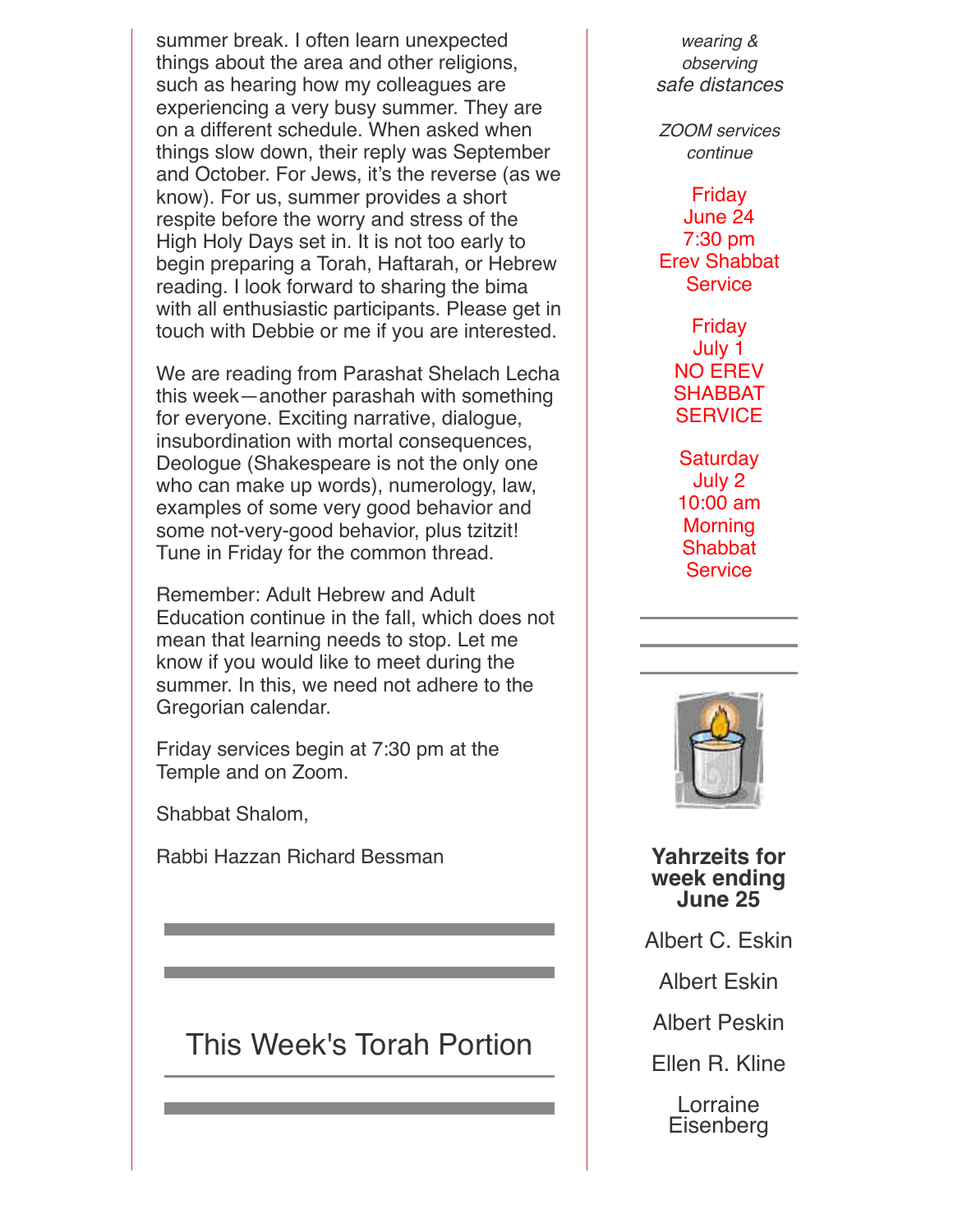*Sh'lach L'cha*

*Send [Notables to Scout the Land]*

*Numbers 13:1***−***15:41*

Summary:

- Moses sends twelve spies to the Land of Israel to report on the inhabitants and the country. Despite the positive report of Joshua and Caleb, the people are frightened. (13:1–14:10)
- God threatens to wipe out the Children of Israel but relents when Moses intercedes on their behalf. To punish the people, God announces that all those who left Egypt would not enter the Land of Israel except for Joshua and Caleb.  $(14:11-45)$
- Moses instructs the Israelites regarding setting aside challah, the observance of the Sabbath, how to treat strangers, and the laws of tzitzit. (15:1–41)

Anna Maria Feldstein

Hillel Bauer

Ned Pariser

Robert Kaplan

Elliott Dantzic

Ena Gurenson

Frieda Schindler Kobre

Isaac Richel

Isaac Rubel

Emmanuel M. **Bernstein** 

Myer Sigel

Yetta Granet

Kurt Gottlieb



## **Happy Birthday**

**June 7 Elizabeth** Weisman

Shana Andrews

**June 9** Larry Brock

**June 19**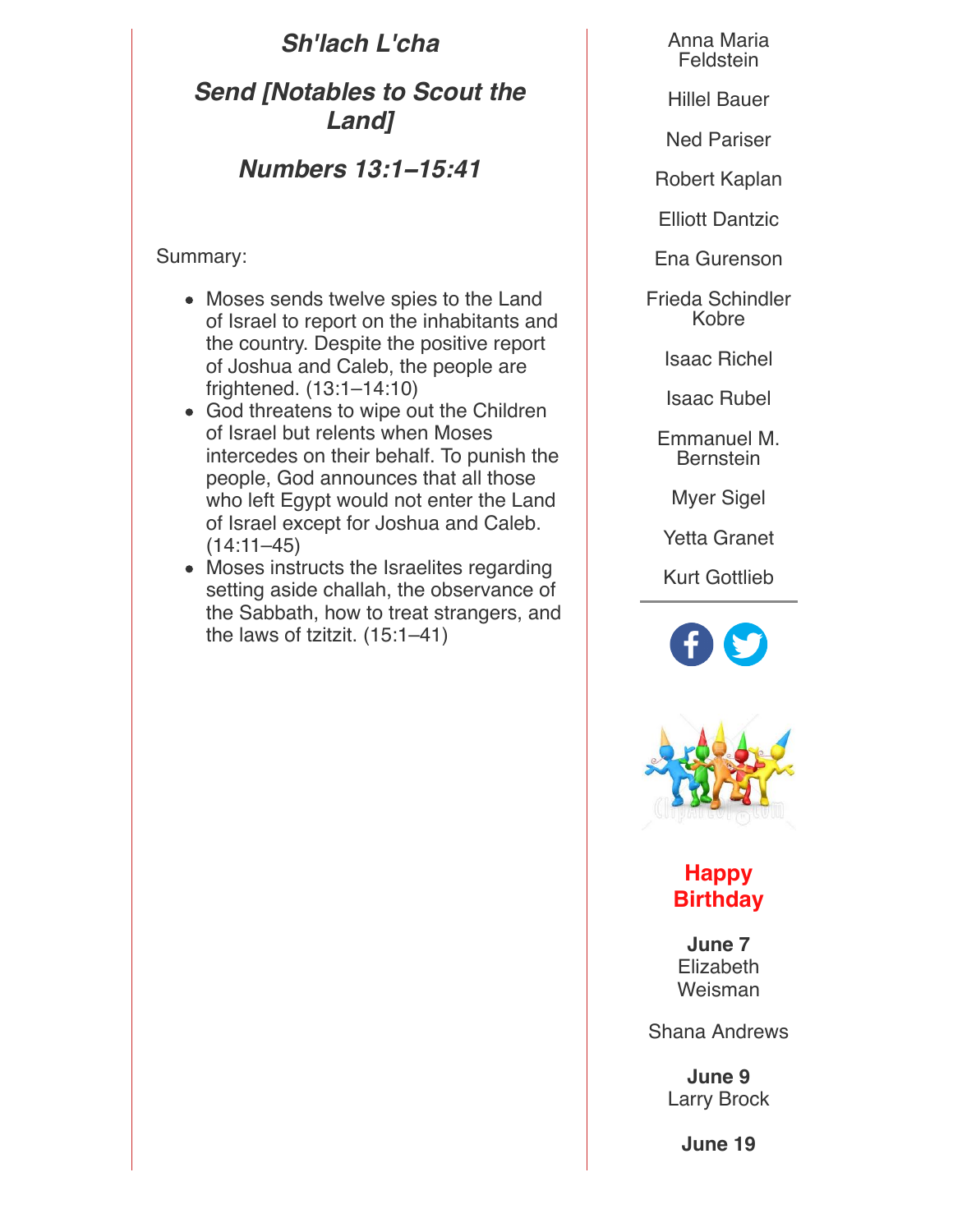Jake Litman

**June 22** Debbie Lang

**June 25** Rick Dezen

**June 27** Adam Lazarus

#### **Happy Anniversary**

**June 8**

Bruce and Bobbi Dubins

share your birthday and anniversaries dates with our friends and families...contact info@berchayim.org



B'er Chayim **Contact** Information:

Temple phone: 301-722-5688

Cantor Bessman email: rbessman@ berchayim.org

> "Virtual" instructions -